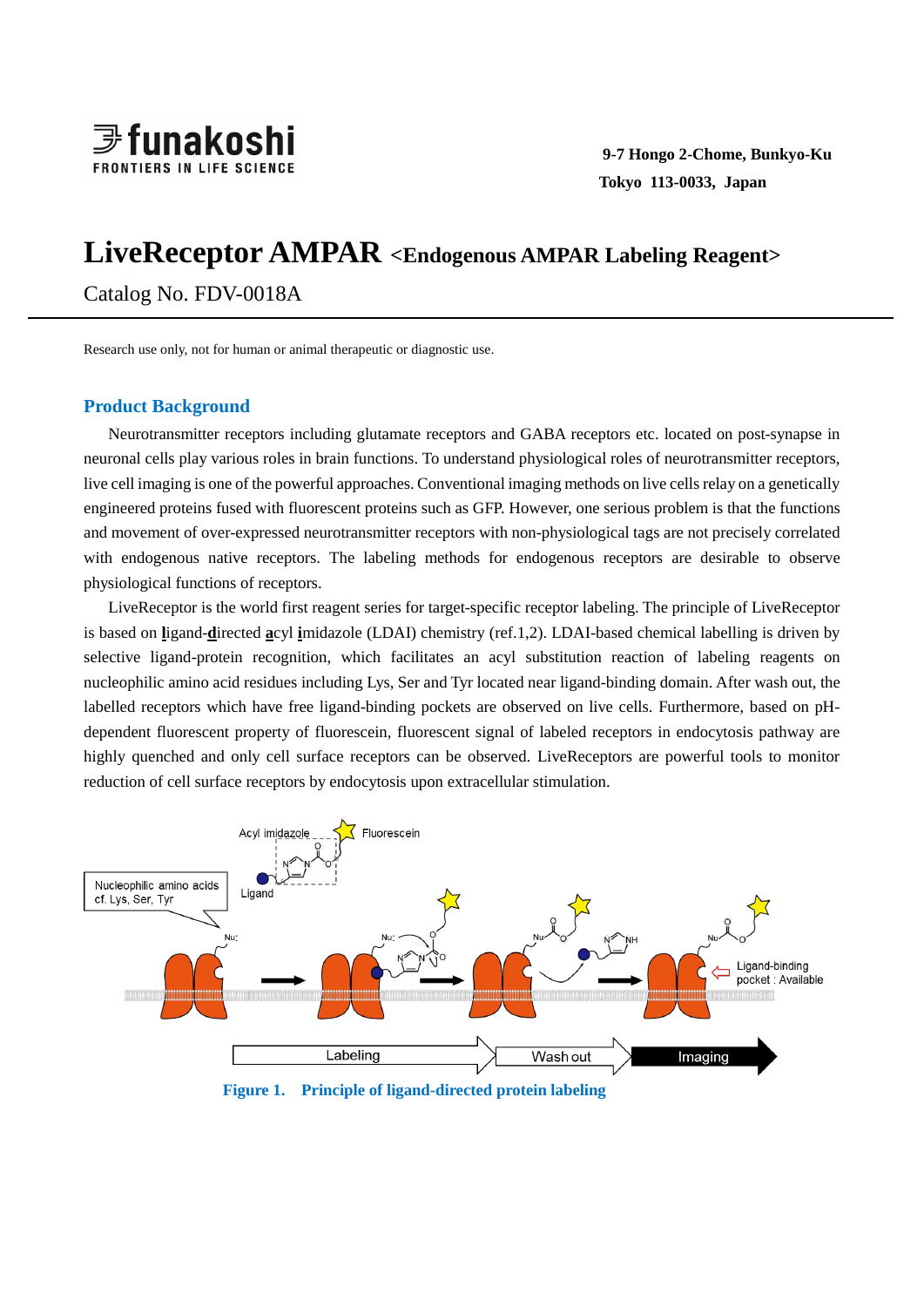**"LiveReceptor AMPAR"** is a specific labeling reagent for cell-surface AMPA-type glutamate receptors (AMPARs) which is the key component for synaptic plasticity related to memory and learning (ref.3). LiveReceptor AMPAR has three domains including PFQX (6-pyrrolyl-7-trifluoromethyl-quinoxaline-2,3-dione) as an affinity ligand for AMPAR, fluorescein and acyl imidazole. Only when PFQX binds to AMPARs, nucleophilic amino acid residues (Lys, Ser or Tyr) located near ligand-binding domain on AMPAR are attacked acyl imidazole and fluorescein is transferred into AMPARs. After removing excess reagents and resultant ligand moiety, labeled AMPARs can be observed in both live and fixed neuronal cells. The protocol is very simple, no genetic manipulation and additional treatment are required. Because LiveReceptor AMPAR shows no cell membrane permeability, only cell surface AMPARs are labelled. Ref.3 indicates fluorescein-labeled AMPARs by LiveReceptor has little effects on its ion channel capability in neurons.





# **Description**

I

 Catalog Number: FDV-0018A  $Size: 10 \mu$ g Formulation :  $C_{51}H_{43}F_3N_8O_{15}$  Molecular weight : 1064.92 g/mol Visibility : Orange lyophilized powder Solubility : Soluble in DMSO \*This compound has high water-solubility but it can be easily degraded in water and culture medium. Please avoid store in the water.

# **Spectrum**

Excitation/ Emission: 495/515 nm \*Compatible with FITC filter

# **Application**

- Live cell imaging
- Immunocytochemistry with specific antibodies
- Immunoprecipitation with anti-fluorescein antibody
- Immunoblotting with anti-fluorescein antibody
- Drug screening for competitive AMPAR antagonist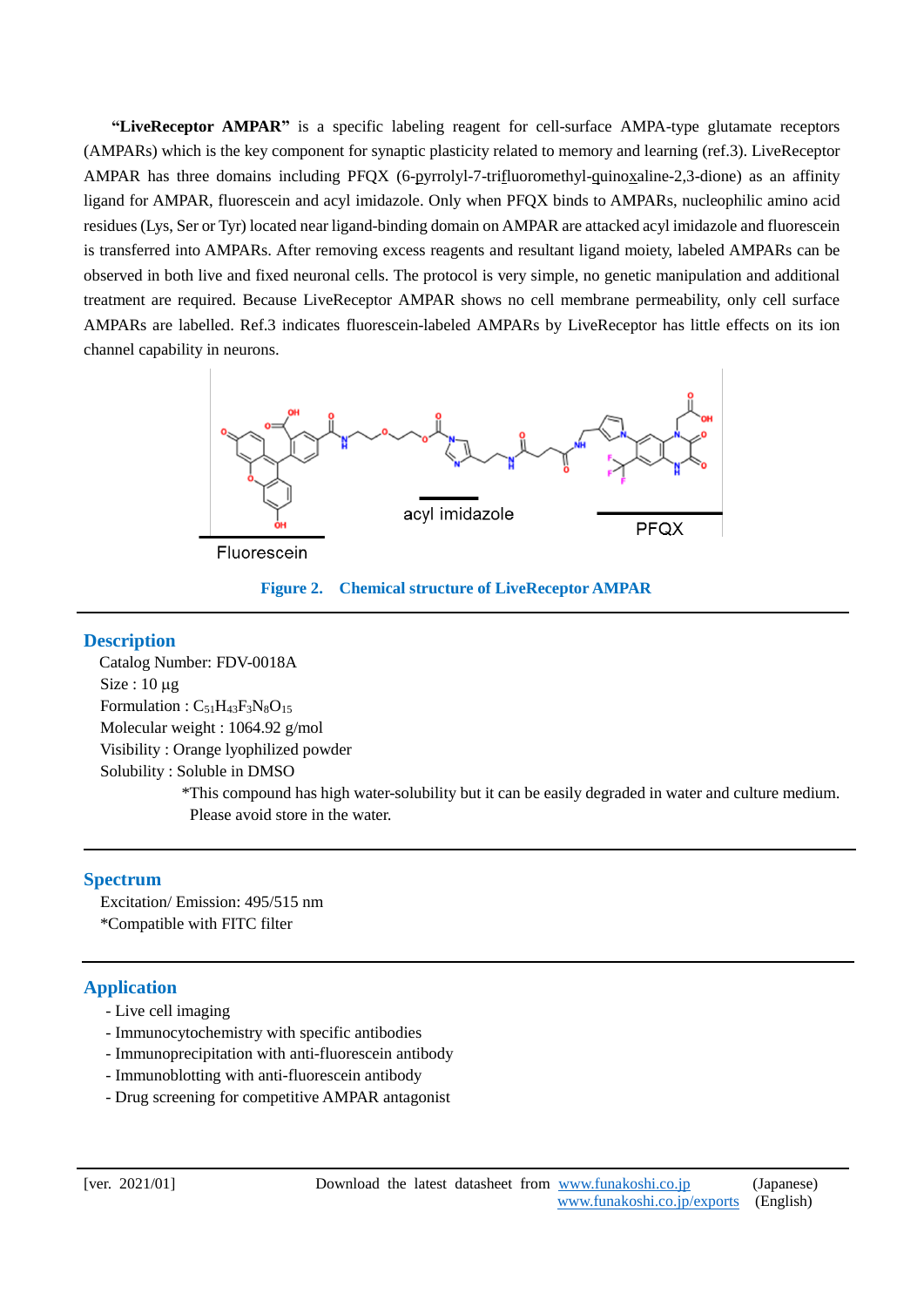# **Reconstitution and Storage**

# Reconstitution :

Reconstitute at 0.1 mM (x100) - 1 mM (x1000) in 100% DMSO. Please optimize the final concentration of DMSO depended on your experiments. Before reconstitution, please spin down to collect the orange lyophilized powder on the bottom of a tube. Carefully add DMSO into the tube and vigorously mix to completely dissolve the powder.

Storage:

(powder) Store at -20°C. Protected from light.

(solution) DMSO stock solution is stable at least for 3 months at -80°C. Please make aliquots and avoid freeze and throw. Protected from light.

## **How to use**

 $\overline{a}$ 

## General procedure for endogenous AMPAR labeling

1. Prepare  $1 \mu M$  of LiveReceptor AMPAR in the appropriate medium

- \* Note : Serum-free media are highly recommended. This compound is not stable in the medium. Please prepare assay solution at time of use.
- 2. Replace media of cultured neurons or slice tissue to LiveReceptor containing medium.
- 3. Culture cells with LiveReceptor AMPAR for 1-4 hours at 17<sup>o</sup>C
- \* Note : To suppress internalization of AMPARs, recommended temperature is 17<sup>o</sup>C.
- 4. After labeling, wash cells several times or perfused continuously to remove excess reagents.
- 5. Labelled AMPARs can be observed.

Detail procedures for various application are described in Ref. 3.

## **Application data**

#### Live cell imaging of labelled endogenous AMPARs in cultured neurons

Cultured hippocampal neurons were treated with  $1 \mu M$  of LiveReceptor AMPAR (in left) or Fluorescein-conjugated PFQX as negative control (in right) for 1 hour at  $17^{\circ}$ C and washed out three times with the basal medium. Dendritic spin-like punctual structures were observed on live cells by specifically LiveReceptor. (scal bars,  $10 \mu m$ )

LiveReceptor/AMPAR



Fluorescine-PFQX



## Live cell imaging of labelled endogenous AMPARs in cultured slice tissue

Acutely prepared hippocampal slices were treated with 1 µM of LiveReceptor AMPAR for 1 hour at  $17^{\circ}$ C in the absence (in left) or presence (in right) of 10  $\mu$ M NBQX, a potent inhibitor of AMPAR, and washed out three times with the basal medium. Dendritic spinlike punctual structures were observed on live cells and the signal was clearly disappeared by NBQX. (scal bars,  $5 \mu m$ )

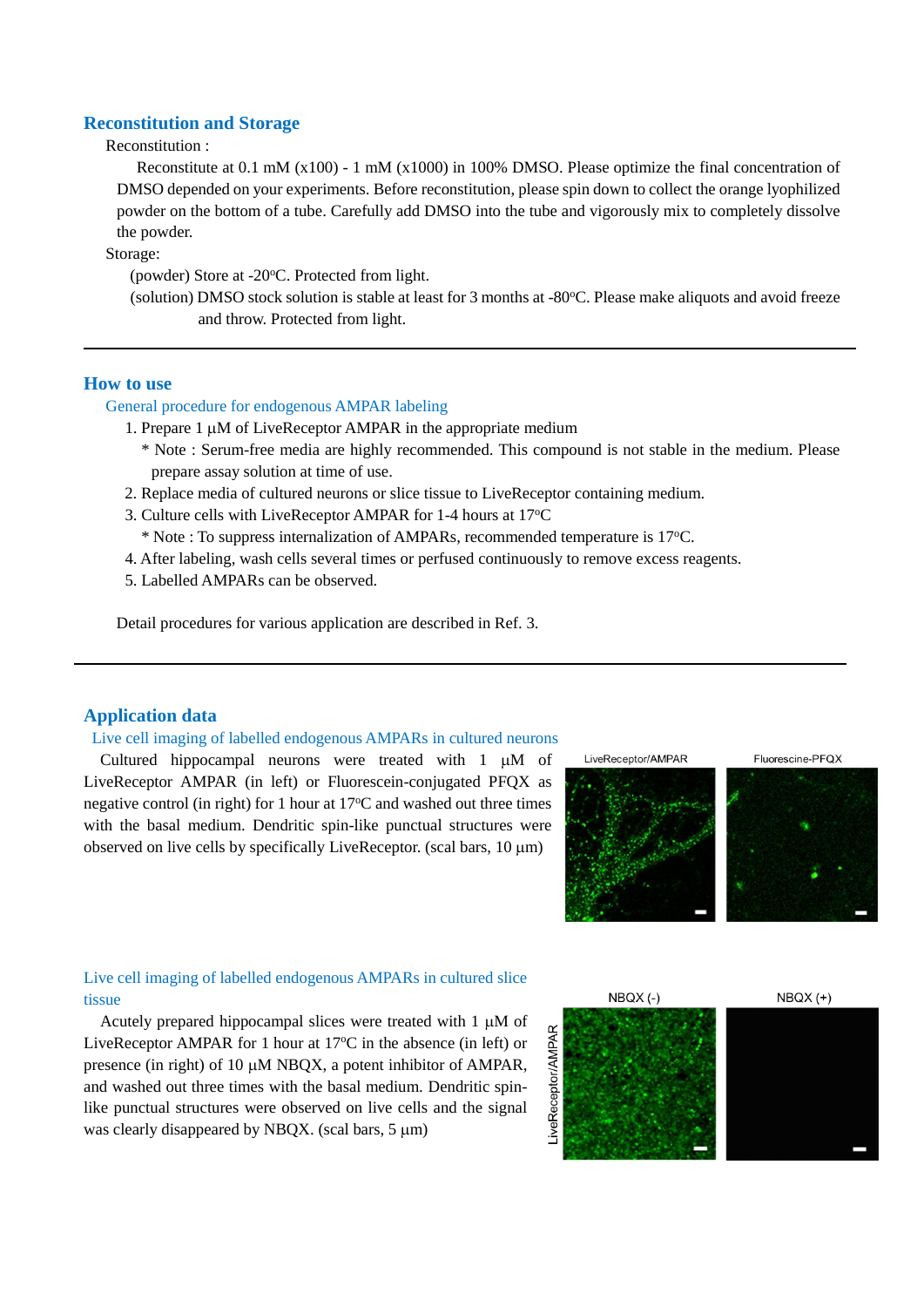## FRAP analysis for diffusion dynamics of AMPARs

Cultured hippocampal neurons were treated with  $1 \mu M$  of LiveReceptor AMPAR for 1 hour at  $17^{\circ}$ C. After washing cells, FRAP (fluorescence recovery after photobleaching) experiment was performed. The recovery ratio and diffusion coefficient were determined to be 16.2% and 0.090  $\mu$ m<sup>2</sup>s<sup>-1</sup>, respectivery. Detail information are described in Ref.3.



## Validation of specificity for AMPARs

A. Hippocampal slices were treated with  $1 \mu M$  of LiveReceptor AMPAR in the absence or presence of 10 M NBQX. The cell lysates were analyzed by western blotting using anti-fluorescein or anti-GluA2/3 antibody. A single band was observed by anti-fluorescein antibody and this band was dramatically disappeared by NBQX.

B. Cultured cortical neurons were treated with 1 uM of LiveReceptor AMPAR. After lysis of cultured neurons, the cell lysate was immunoprecipitated with anti-fluorescein antibody. The immunoprecipitates were analyzed by western blot using glutamate receptor-specific antibodies including GluA2 (AMPAR), GluN1 and GluN2 (NMDAR) and GluK2/3 and GluK5 (KAR). Only GluA2 was concentrated by anti-fluorescein (FL) antibody.

C. Cultured hippocampal neurons labelled with  $1 \mu M$  of LiveReceptor AMPAR were fixed, permeabilized and immunostained using anti-GluA2 antibody. Fluorescein signals were well corresponding with the signal of anti-GluA2 antibodies. (Scale bar, 10 mm and 5 mm)

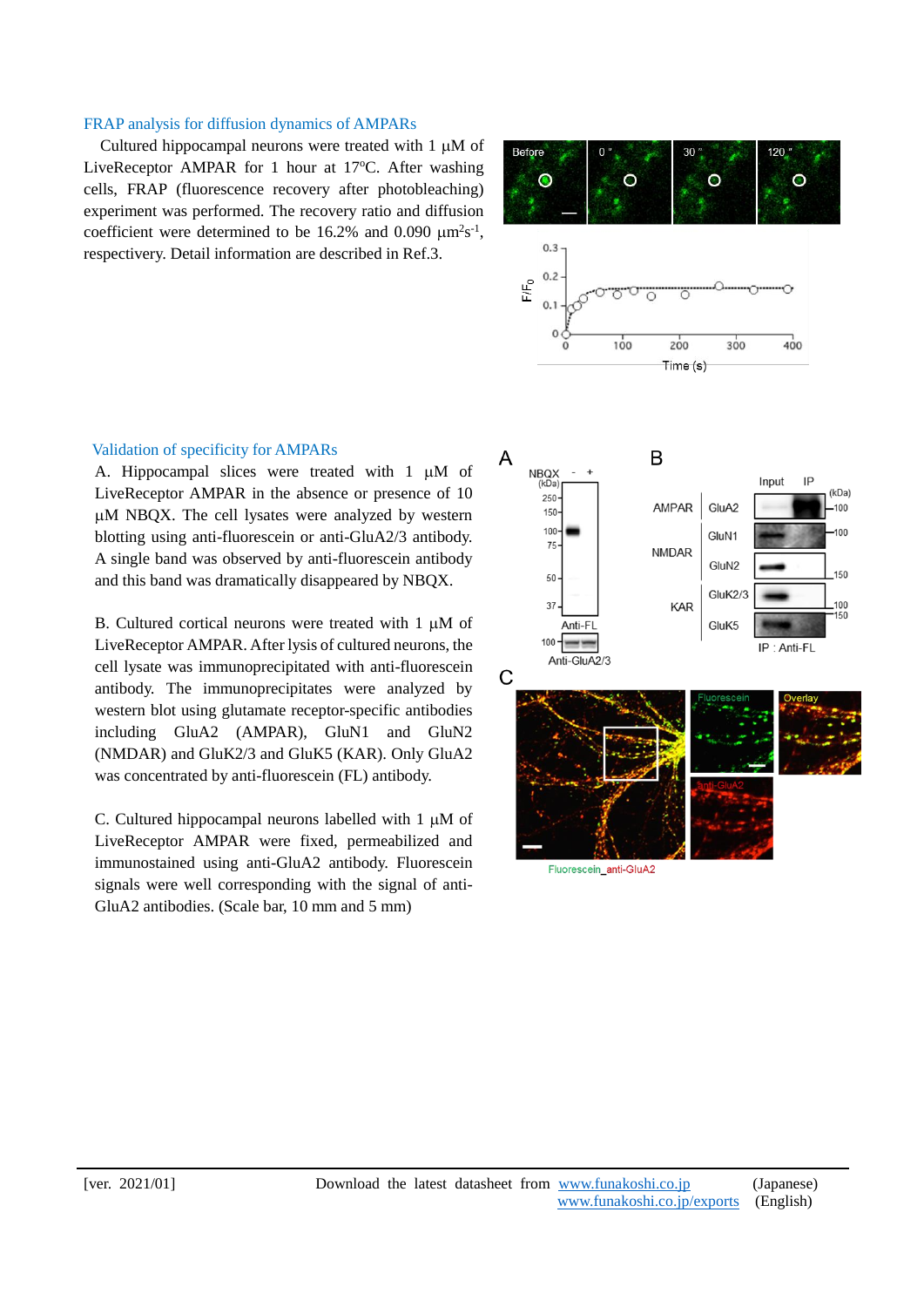### Comparison of tissue penetration between LiveReceptor and IgG antibody

Hippocampal slices labelled with  $1 \mu M$  of LiveReceptor AMPAR were fixed, permeabilized and immunostained using anti-GluA2/3 antibody. x-y image shows fluorescein signal was well overlapped with anti-GluA2/3. Although anti-GluA2/3 antibody stained receptors only in the surface of slice, LiveReceptor AMPAR can penetrated into deep site of slice tissue and labels receptors. (black arrow and white arrow : top and bottom of the slice. Distance of two arrows around  $130 \text{ }\mu\text{m}$ )



## Chemical stimulation-induced synaptic plasticity

Cultured hippocampal neurons labelled with  $1 \mu M$ of LiveReceptor AMPAR were treated with NMDA for 10 min to chemically induce long-term depression (LTD). Under the LTD condition, AMPAR signals on the spins were significantly reduced by control spines. Based on pH-dependent fluorescein quenching, internalized AMPARs by endocytosis have no fluorescent signal.



#### **Reference**

- 1. Fujishima *et al., J. Am. Chem. Soc.*, **134**, 3961-3964 (2012). Ligand-directed acyl imidazole chemistry for labeling of membrane-bound proteins on live cells.
- 2. Miki *et al., Chem. Biol.*, **21**, 1013-1022 (2014). LDAI-based Chemical Labeling of Intact Membrane Proteins and its Pulse-Chase Analysis under Live Cell Conditions.
- 3. Wakayama *et al., Nat. Commun.*, **8**, 14850 (2017). Chemical labeling for visualizing native AMPA receptors in live neurons.